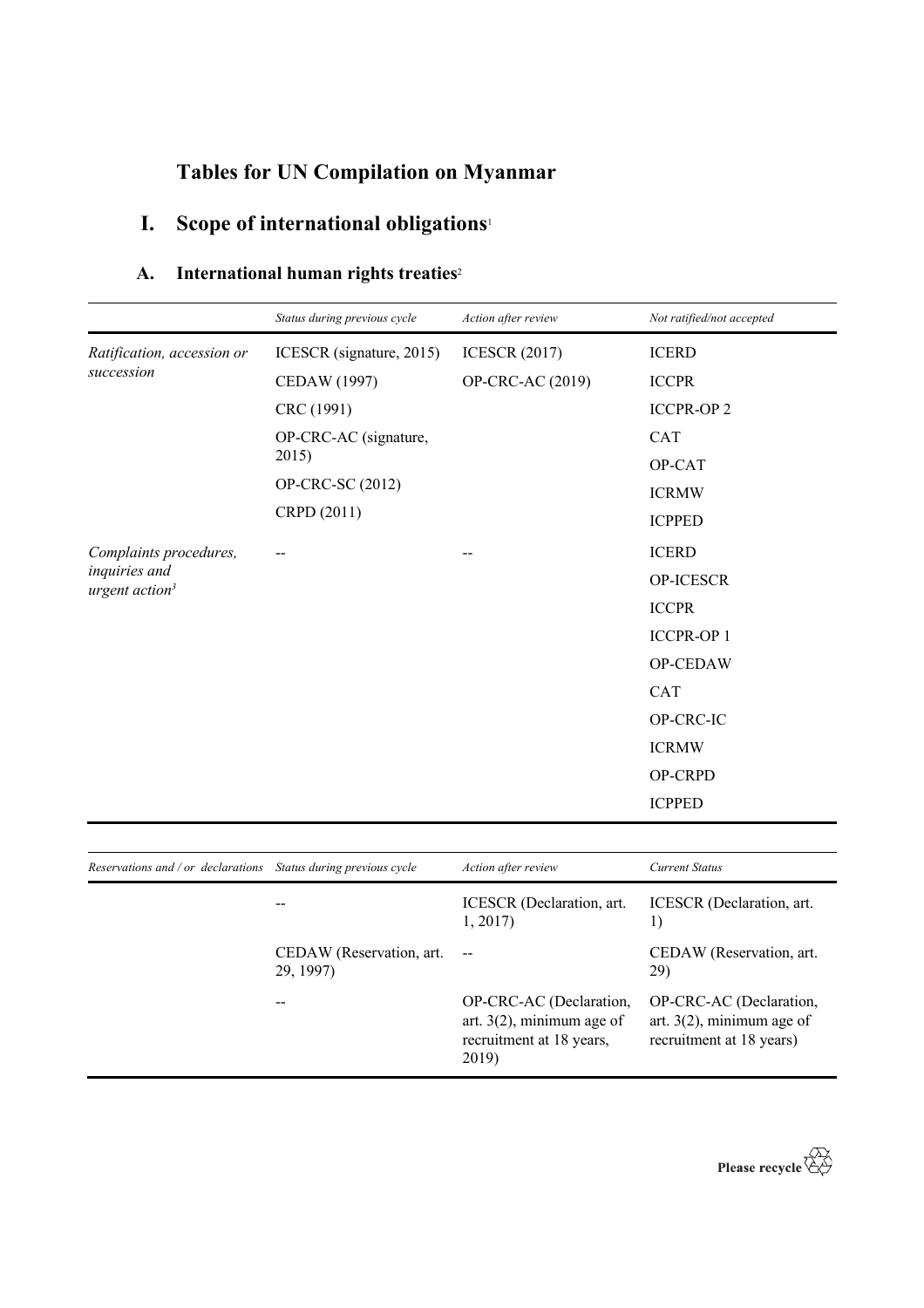|                                          | Status during previous cycle                                                      | Action after review                                                    | Not ratified                                                                                    |
|------------------------------------------|-----------------------------------------------------------------------------------|------------------------------------------------------------------------|-------------------------------------------------------------------------------------------------|
| Ratification, accession or<br>succession | Convention on the<br>Prevention and Punishment<br>of the Crime of Genocide        |                                                                        | Rome Statute of the<br>International Criminal Court                                             |
|                                          | Geneva Conventions of 12<br>August 1949 <sup>4</sup>                              |                                                                        | Conventions on refugees<br>and stateless persons <sup>5</sup>                                   |
|                                          | Palermo Protocol <sup>6</sup>                                                     |                                                                        | Additional Protocols thereto<br>to I, II and III to the 1949<br>Geneva Conventions <sup>7</sup> |
|                                          | ILO fundamental<br>Conventions, except Nos.<br>98, 100, 105, and 111 <sup>8</sup> | ILO fundamental<br>Conventions, No. 138<br>$(08 \text{ June } 2020)^9$ | <b>ILO</b> fundamental<br>Conventions Nos.98, 100.<br>105, and 111 <sup>10</sup>                |
|                                          |                                                                                   |                                                                        | <b>ILO</b> Conventions Nos. 169<br>and 189 <sup>11</sup>                                        |
|                                          |                                                                                   |                                                                        | Convention against<br>Discrimination in Education                                               |

## **B. Other main relevant international instruments**

# **II. Cooperation with human rights mechanisms and bodies**

## **A. Cooperation with treaty bodies**<sup>12</sup>

| Treaty body  | Concluding observations<br>included in previous review | Latest report submitted<br>since previous review                                | Latest concluding<br>observations                                                        | Reporting status                                                                                                                                           |
|--------------|--------------------------------------------------------|---------------------------------------------------------------------------------|------------------------------------------------------------------------------------------|------------------------------------------------------------------------------------------------------------------------------------------------------------|
| <b>CESCR</b> |                                                        |                                                                                 |                                                                                          | Initial report overdue<br>since January 2020.                                                                                                              |
| <b>CEDAW</b> |                                                        | 2015/2019 (Report)<br>submitted under an<br>exceptional reporting<br>procedure) | July 2016/February<br>2019 (consideration of since July 2020.<br>the exceptional report) | Sixth report overdue                                                                                                                                       |
| <b>CRC</b>   | February 2012                                          |                                                                                 |                                                                                          | Fifth and sixth reports<br>overdue since 2017.<br>Initial report on OP-<br>CRC-SC overdue<br>since 2014. Initial<br>report on OP-CRC-<br>$AC$ due in 2021. |
| <b>CRPD</b>  |                                                        | 2015                                                                            | September 2019                                                                           | Second to fourth<br>reports due in 2025.                                                                                                                   |

**Reporting status**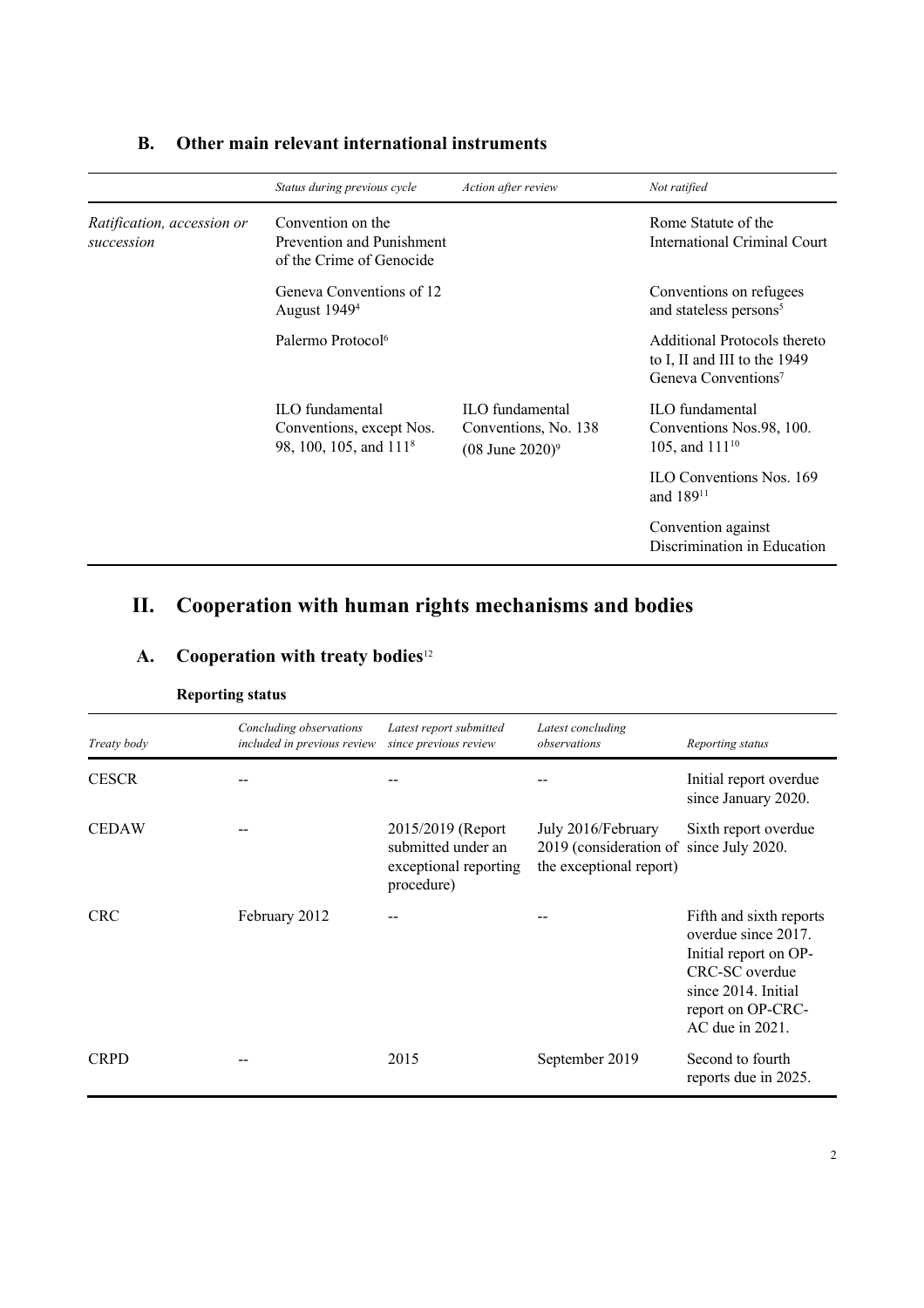| Treaty body  | Due in | Subject matter                                                                                                                                                                                                                                                                                                                                                                                            | Submitted                    |
|--------------|--------|-----------------------------------------------------------------------------------------------------------------------------------------------------------------------------------------------------------------------------------------------------------------------------------------------------------------------------------------------------------------------------------------------------------|------------------------------|
| <b>CEDAW</b> | 2018   | Revision of discriminatory<br>laws and provisions,<br>including the Constitution,<br>and adoption of new laws to<br>promote gender equality;<br>birth registration of<br>Rohingya and ethnic groups<br>and removal of obstacles<br>faced by Rohingya women<br>and girls regarding<br>citizenship; and investigate<br>allegations of violence<br>against ethnic minority<br>women and girls. <sup>13</sup> | Reminder sent. <sup>14</sup> |
|              | 2020   | Amendment of the Penal<br>Code; support to Rohingya<br>in refugee camps in<br>Bangladesh; and<br>repatriation and access to<br>Northern Rakhine State. <sup>15</sup>                                                                                                                                                                                                                                      |                              |

### **Responses to specific follow-up requests from concluding observations**

## **B. Cooperation with special procedures**<sup>16</sup>

|                                                         | Status during previous cycle                                                                                                                                                           | Current status                                                                                           |
|---------------------------------------------------------|----------------------------------------------------------------------------------------------------------------------------------------------------------------------------------------|----------------------------------------------------------------------------------------------------------|
| Standing invitations                                    | N <sub>0</sub>                                                                                                                                                                         | N <sub>o</sub>                                                                                           |
| Visits undertaken                                       | Myanmar                                                                                                                                                                                |                                                                                                          |
| Visits agreed to in principle                           |                                                                                                                                                                                        | Freedom of opinion and expression<br>(Postponed)                                                         |
| Visits requested                                        | Religion or belief<br>Summary executions<br>Freedom of peaceful assembly and<br>association (Reminder)<br>Independence of Judges and Lawyers<br>Food<br>Arbitrary detention (Declined) | Discrimination against women in law<br>and practice<br><b>Internally Displaced Persons</b><br>(Reminder) |
| Responses to letters of<br>allegation and urgent appeal | During the period under review 49<br>communications were sent. The<br>Government replied to 25<br>communications                                                                       |                                                                                                          |
| Follow-up reports and missions                          |                                                                                                                                                                                        |                                                                                                          |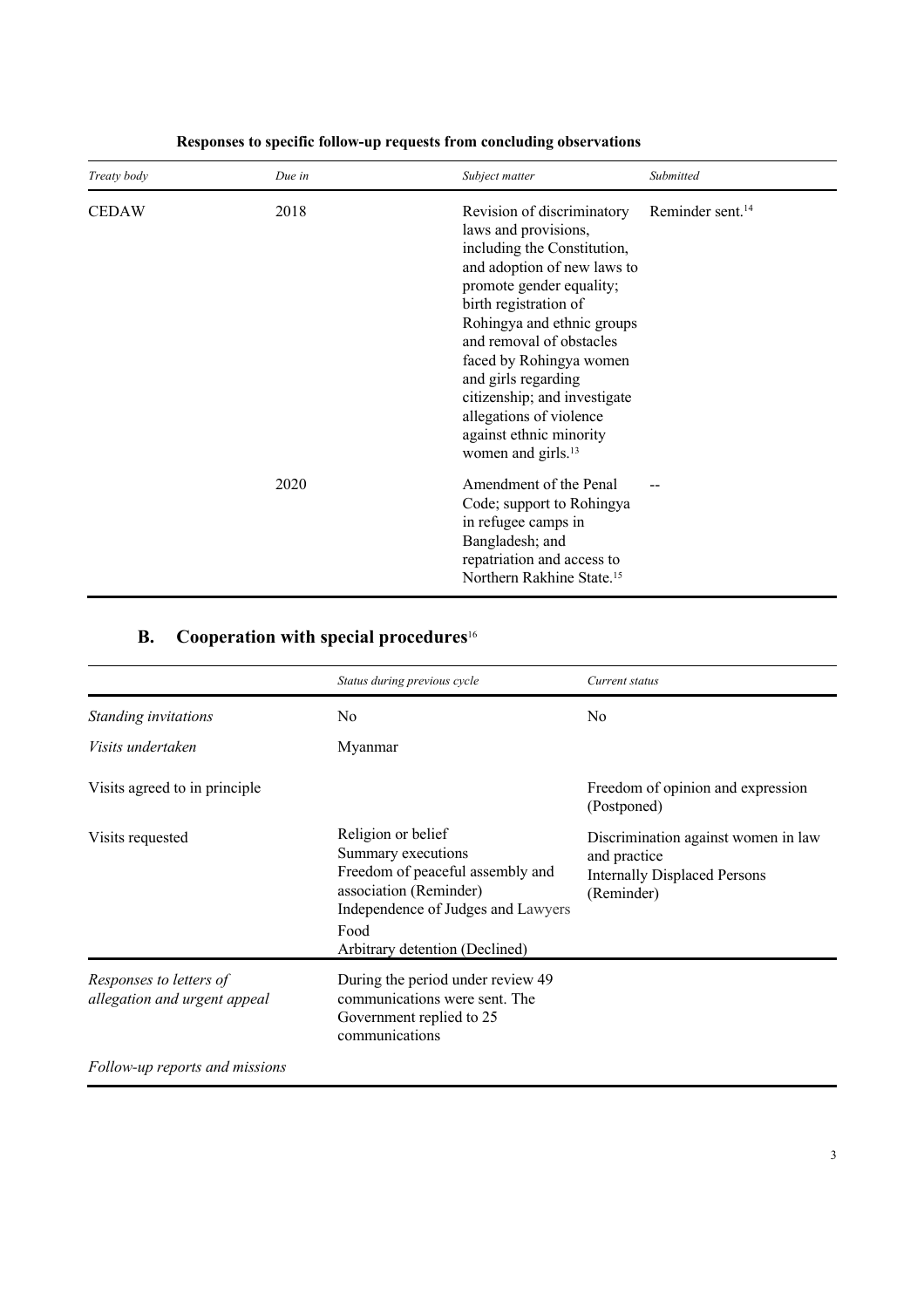#### **C. Status of national human rights institutions**<sup>17</sup>

| National human rights institution                   | Status during previous cycle | Status during present cycle <sup>18</sup> |
|-----------------------------------------------------|------------------------------|-------------------------------------------|
| Myanmar National Human Rights<br>Commission (MNHRC) | Not Accredited               |                                           |

#### *Notes*

<sup>1</sup> Unless indicated otherwise, the status of ratification of instruments listed in the table may be found on the official website of the United Nations Treaty Collection database, Office of Legal Affairs of the United Nations Secretariat, http://treaties.un.org/. Please also refer to the United Nations compilation on Myanmar from the previous cycle (A/HRC/WG.6/23/NMR/2).

#### $2$  The following abbreviations have been used in the universal periodic review document:

| <b>ICERD</b>     | International Convention on the Elimination of All Forms of     |
|------------------|-----------------------------------------------------------------|
|                  | Racial Discrimination;                                          |
| <b>ICESCR</b>    | International Covenant on Economic, Social and Cultural         |
|                  | Rights;                                                         |
| <b>OP-ICESCR</b> | Optional Protocol to ICESCR;                                    |
| <b>ICCPR</b>     | International Covenant on Civil and Political Rights;           |
| <b>ICCPR-OP1</b> | Optional Protocol to ICCPR;                                     |
| <b>ICCPR-OP2</b> | Second Optional Protocol to ICCPR, aiming at the abolition of   |
|                  | the death penalty;                                              |
| <b>CEDAW</b>     | Convention on the Elimination of All Forms of Discrimination    |
|                  | against Women;                                                  |
| OP-CEDAW         | Optional Protocol to CEDAW;                                     |
| <b>CAT</b>       | Convention against Torture and Other Cruel, Inhuman or          |
|                  | Degrading Treatment or Punishment;                              |
| OP-CAT           | Optional Protocol to CAT;                                       |
| CRC              | Convention on the Rights of the Child;                          |
| OP-CRC-AC        | Optional Protocol to CRC on the involvement of children in      |
|                  | armed conflict;                                                 |
| OP-CRC-SC        | Optional Protocol to CRC on the sale of children, child         |
|                  | prostitution and child pornography;                             |
| <b>OP-CRC-IC</b> | Optional Protocol to CRC on a communications procedure;         |
| <b>ICRMW</b>     | International Convention on the Protection of the Rights of All |
|                  | Migrant Workers and Members of their Families;                  |
| <b>CRPD</b>      | Convention on the Rights of Persons with Disabilities;          |
| <b>OP-CRPD</b>   | Optional Protocol to CRPD;                                      |
| <b>ICPPED</b>    | International Convention for the Protection of All Persons      |
|                  | from Enforced Disappearance.                                    |

- <sup>3</sup> Individual complaints: ICCPR-OP 1, art. 1; OP-CEDAW, art. 1; OP-CRPD, art. 1; OP-ICESCR, art. 1; OP-CRC-IC, art. 5; ICERD, art. 14; CAT, art. 22; ICRMW, art. 77; and ICPPED, art. 31. Inquiry procedure: OP-CEDAW, art. 8; CAT, art. 20; ICPPED, art. 33; OP-CRPD, art. 6; OP-ICESCR, art. 11; and OP-CRC-IC, art. 13. Inter-State complaints: ICCPR, art. 41; ICERD, art. 11; ICRMW, art. 76; ICPPED, art. 32; CAT, art. 21; OP-ICESCR, art. 10; and OP-CRC-IC, art. 12. Urgent action: ICPPED, art. 30.
- <sup>4</sup> Geneva Convention for the Amelioration of the Condition of the Wounded and Sick in Armed Forces in the Field (First Convention); Geneva Convention for the Amelioration of the Condition of Wounded, Sick and Shipwrecked Members of Armed Forces at Sea (Second Convention); Geneva Convention relative to the Treatment of Prisoners of War (Third Convention); Geneva Convention relative to the Protection of Civilian Persons in Time of War (Fourth Convention);Protocol Additional to the Geneva Conventions of 12 August 1949, and relating to the Protection of Victims of